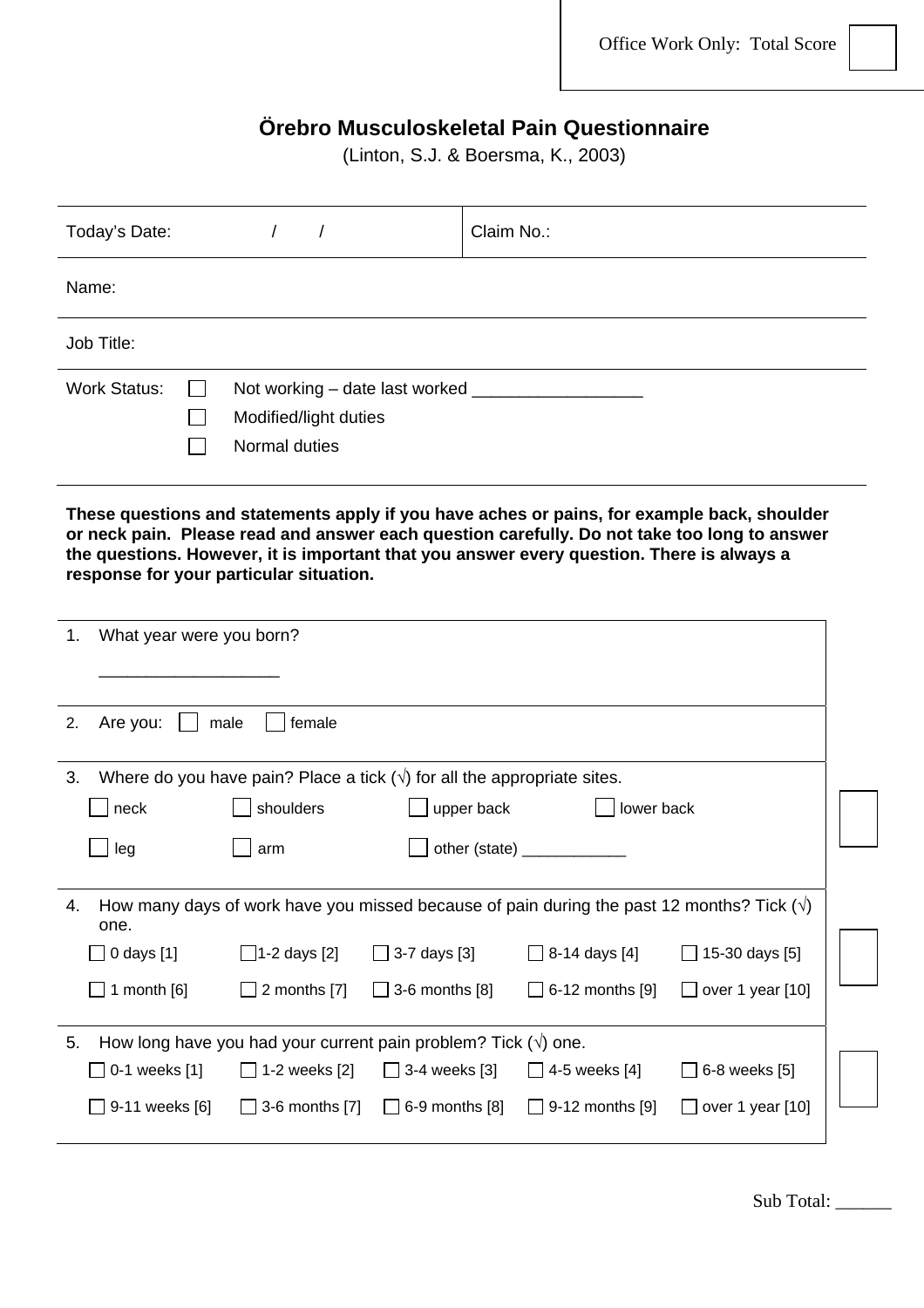| 6. |                                |   |                |                            |                                      | Is your work heavy or monotonous? Circle one.                        |   |                |   |   |                                                                                                   |
|----|--------------------------------|---|----------------|----------------------------|--------------------------------------|----------------------------------------------------------------------|---|----------------|---|---|---------------------------------------------------------------------------------------------------|
|    | $\Omega$                       | 1 | 2              | 3                          | $\overline{4}$                       | 5                                                                    | 6 | $\overline{7}$ | 8 | 9 | 10                                                                                                |
|    | Not at all                     |   |                |                            |                                      |                                                                      |   |                |   |   | Extremely                                                                                         |
| 7. |                                |   |                |                            |                                      |                                                                      |   |                |   |   | How would you rate the pain you have had during the past week? Circle one.                        |
|    | $\Omega$                       | 1 | 2              | 3                          | $\overline{4}$                       | 5                                                                    | 6 | $\overline{7}$ | 8 | 9 | 10                                                                                                |
|    | No pain                        |   |                |                            |                                      |                                                                      |   |                |   |   | Pain as bad<br>as it could be                                                                     |
| 8. |                                |   |                |                            |                                      |                                                                      |   |                |   |   | In the past three months, on average, how intense was your pain? Circle one.                      |
|    | $\Omega$                       | 1 | 2              | 3                          | 4                                    | 5                                                                    | 6 | $\overline{7}$ | 8 | 9 | 10                                                                                                |
|    | No pain                        |   |                |                            |                                      |                                                                      |   |                |   |   | Pain as bad<br>as it could be                                                                     |
| 9. |                                |   |                | past 3 months? Circle one. |                                      |                                                                      |   |                |   |   | How often would you say that you have experienced pain episodes, on average, during the           |
|    | $\Omega$                       | 1 | 2              | 3                          | 4                                    | 5                                                                    | 6 | $\overline{7}$ | 8 | 9 | 10                                                                                                |
|    | Never                          |   |                |                            |                                      |                                                                      |   |                |   |   | Always                                                                                            |
|    |                                |   |                |                            | you able to decrease it? Circle one. |                                                                      |   |                |   |   | 10. Based on all things you do to cope or deal with your pain, on an average day, how much are    |
|    | 0                              | 1 | 2              | 3                          | $\overline{4}$                       | 5                                                                    | 6 | $\overline{7}$ | 8 | 9 | 10                                                                                                |
|    | Can't decrease<br>it at all    |   |                |                            |                                      |                                                                      |   |                |   |   | Can decrease<br>it completely                                                                     |
|    |                                |   |                |                            |                                      | 11. How tense or anxious have you felt in the past week? Circle one. |   |                |   |   |                                                                                                   |
|    | $\Omega$                       | 1 | 2              | 3                          | 4                                    | 5                                                                    | 6 | $\overline{7}$ | 8 | 9 | 10                                                                                                |
|    | Absolutely calm<br>and relaxed |   |                |                            |                                      |                                                                      |   |                |   |   | As tense and anxious<br>as I've ever felt                                                         |
|    |                                |   |                |                            |                                      |                                                                      |   |                |   |   | 12. How much have you been bothered by feeling depressed in the past week? Circle one.            |
|    | $\mathbf 0$                    | 1 | $\overline{2}$ | 3                          | $\overline{\mathcal{A}}$             | $\,$ 5 $\,$                                                          | 6 | $\overline{7}$ | 8 | 9 | 10                                                                                                |
|    | Not at all                     |   |                |                            |                                      |                                                                      |   |                |   |   | Extremely                                                                                         |
|    |                                |   |                |                            |                                      |                                                                      |   |                |   |   | 13. In your view, how large is the risk that your current pain may become persistent? Circle one. |
|    | $\mathbf 0$                    | 1 | 2              | 3                          | 4                                    | 5                                                                    | 6 | 7              | 8 | 9 | 10                                                                                                |
|    | No risk                        |   |                |                            |                                      |                                                                      |   |                |   |   | Very large risk                                                                                   |
|    |                                |   |                |                            |                                      |                                                                      |   |                |   |   | 14. In your estimation, what are the chances that you will be working in 6 months? Circle one.    |
|    | $\mathbf 0$                    | 1 | $\overline{2}$ | 3                          | 4                                    | 5                                                                    | 6 | $\overline{7}$ | 8 | 9 | 10                                                                                                |
|    |                                |   |                |                            |                                      |                                                                      |   |                |   |   |                                                                                                   |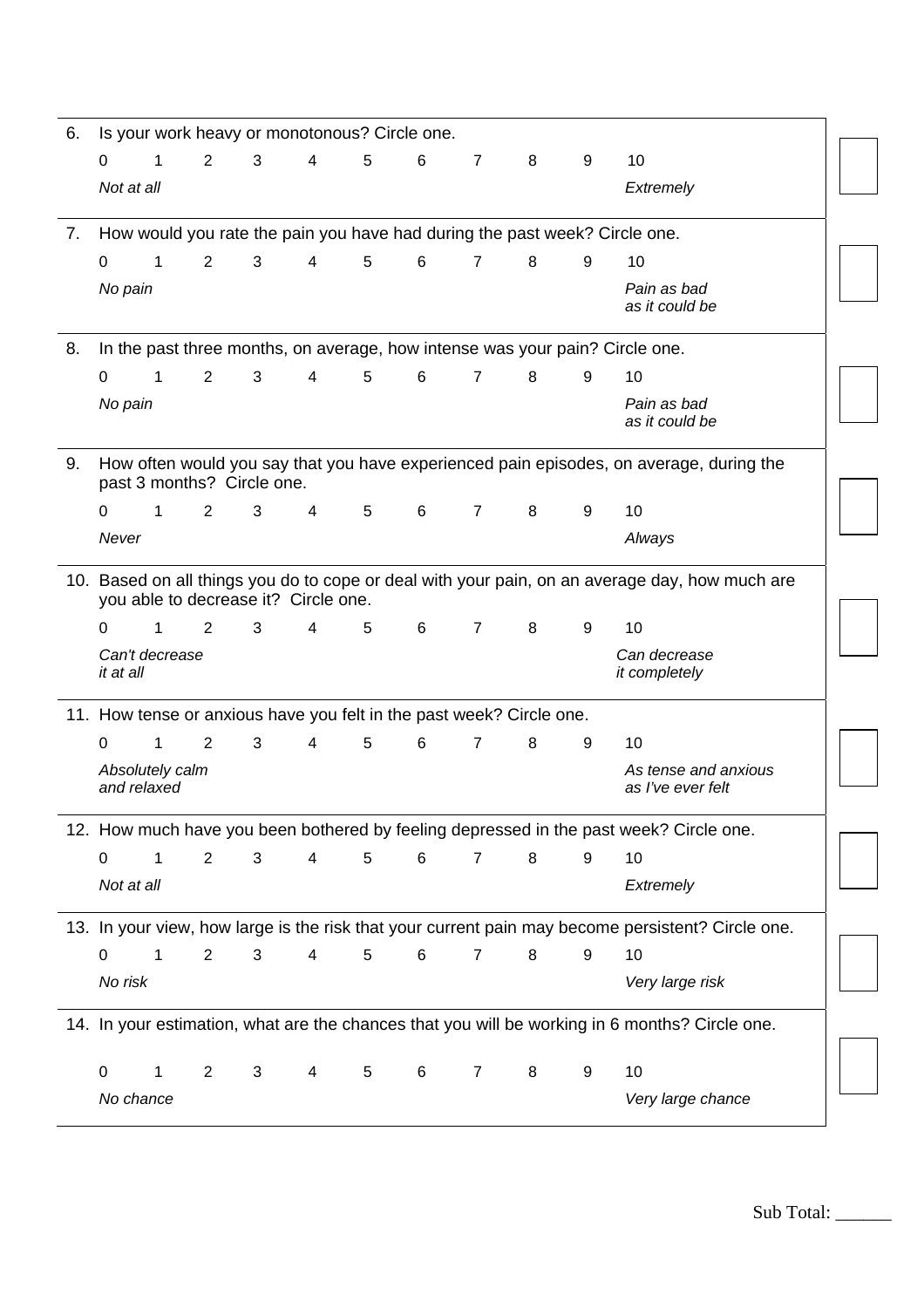|                         |                                        |                |                                      |                                                     |   | and workmates, how satisfied are you with your job? Circle one. |                |   |   | 15. If you take into consideration your work routines, management, salary, promotion possibilities                                                                                  |
|-------------------------|----------------------------------------|----------------|--------------------------------------|-----------------------------------------------------|---|-----------------------------------------------------------------|----------------|---|---|-------------------------------------------------------------------------------------------------------------------------------------------------------------------------------------|
| $\Omega$                | 1                                      | 2              | 3                                    | 4                                                   | 5 | 6                                                               | $\overline{7}$ | 8 | 9 | 10                                                                                                                                                                                  |
| Not at all<br>satisfied |                                        |                |                                      |                                                     |   |                                                                 |                |   |   | Completely<br>satisfied                                                                                                                                                             |
|                         |                                        |                |                                      | affect your back (or other area of pain).           |   |                                                                 |                |   |   | Here are some of the things that other people have told us about their back pain. For each<br>statement, please circle one number from 0 to 10 to say how physical activities would |
|                         |                                        |                |                                      | 16. Physical activity makes my pain worse           |   |                                                                 |                |   |   |                                                                                                                                                                                     |
| $\Omega$                | 1                                      | 2              | 3                                    | 4                                                   | 5 | 6                                                               | $\overline{7}$ | 8 | 9 | 10                                                                                                                                                                                  |
| disagree                | Completely                             |                |                                      |                                                     |   |                                                                 |                |   |   | Completely<br>agree                                                                                                                                                                 |
|                         | decreases.                             |                |                                      |                                                     |   |                                                                 |                |   |   | 17. An increase in pain is an indication that I should stop what I am doing until the pain                                                                                          |
| 0                       | 1                                      | $\overline{2}$ | 3                                    | $\overline{4}$                                      | 5 | 6                                                               | $\overline{7}$ | 8 | 9 | 10                                                                                                                                                                                  |
| disagree                | Completely                             |                |                                      |                                                     |   |                                                                 |                |   |   | Completely<br>agree                                                                                                                                                                 |
|                         |                                        |                |                                      |                                                     |   | 18. I should not do my normal work with my present pain.        |                |   |   |                                                                                                                                                                                     |
| $\Omega$                | 1                                      | 2              | 3                                    | 4                                                   | 5 | 6                                                               | $\overline{7}$ | 8 | 9 | 10                                                                                                                                                                                  |
| disagree                | Completely                             |                |                                      |                                                     |   |                                                                 |                |   |   | Completely<br>agree                                                                                                                                                                 |
|                         |                                        |                |                                      | ability to participate in each of these activities. |   |                                                                 |                |   |   | Here is a list of 5 activities. Please circle the one number which best describes your current                                                                                      |
|                         |                                        |                | 19. I can do light work for an hour. |                                                     |   |                                                                 |                |   |   |                                                                                                                                                                                     |
| 0                       | Can't do it because                    | 2              | 3                                    | 4                                                   | 5 | 6                                                               |                | 8 | 9 | 10                                                                                                                                                                                  |
|                         | of pain problem                        |                |                                      |                                                     |   |                                                                 |                |   |   | Can do it without pain<br>being a problem                                                                                                                                           |
|                         | 20. I can walk for an hour.            |                |                                      |                                                     |   |                                                                 |                |   |   |                                                                                                                                                                                     |
| 0                       | 1                                      | 2              | 3                                    | 4                                                   | 5 | 6                                                               | $\overline{7}$ | 8 | 9 | 10                                                                                                                                                                                  |
|                         | Can't do it because<br>of pain problem |                |                                      |                                                     |   |                                                                 |                |   |   | Can do it without pain<br>being a problem                                                                                                                                           |
|                         |                                        |                |                                      | 21. I can do ordinary household chores.             |   |                                                                 |                |   |   |                                                                                                                                                                                     |
| $\Omega$                | 1                                      | 2              | 3                                    | 4                                                   | 5 | 6                                                               | $\overline{7}$ | 8 | 9 | 10                                                                                                                                                                                  |
|                         | Can't do it because<br>of pain problem |                |                                      |                                                     |   |                                                                 |                |   |   | Can do it without pain<br>being a problem                                                                                                                                           |